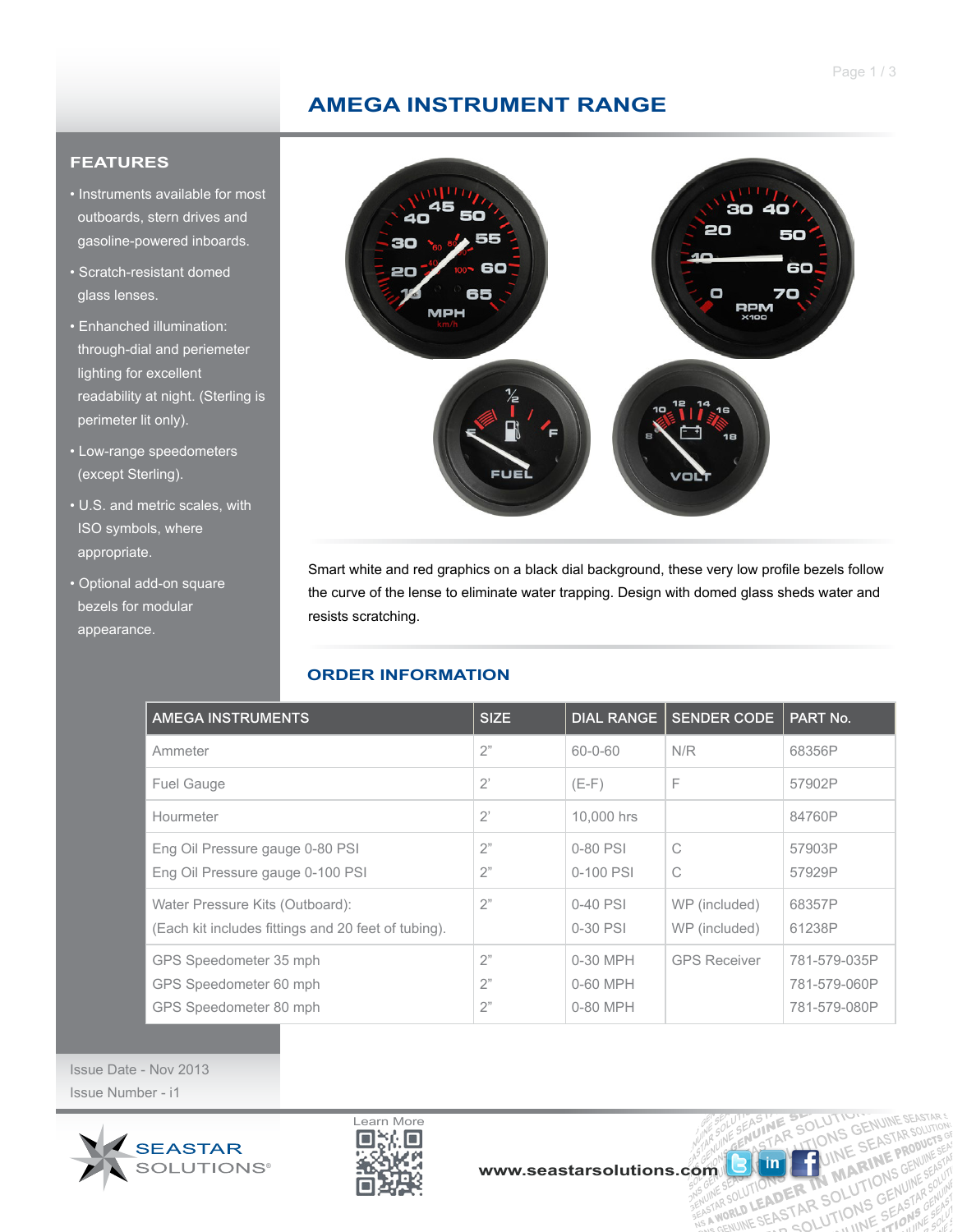# **AMEGA INSTRUMENT RANGE**

#### **ORDER INFORMATION**

| <b>AMEGA INSTRUMENTS</b>                                                                                                                                                     | <b>SIZE</b>                      | <b>DIAL RANGE</b>                                                                | <b>SENDER CODE</b>                                                                                               | PART No.                                                 |
|------------------------------------------------------------------------------------------------------------------------------------------------------------------------------|----------------------------------|----------------------------------------------------------------------------------|------------------------------------------------------------------------------------------------------------------|----------------------------------------------------------|
| Speedo Kit 0-35 mph (inc Pitot and Hose)<br>Speedo Kit 0-50 mph (inc Pitot and Hose)<br>Speedo Kit 0-65 mph (inc Pitot and Hose)<br>Speedo Kit 0-80 mph (inc Pitot and Hose) | 3"<br>3"<br>3"<br>3"             | 5-35 MPH<br>10-50MPH<br>10-65 MPH<br>20-80 MPH                                   | G (included)<br>G (included)<br>G (included)<br>G (included)                                                     | 58432P<br>57898P<br>57900P<br>57899P                     |
| Speedo Kit 0-35 mph (Head Only)<br>Speedo Kit 0-50 mph (Head Only)<br>Speedo Kit 0-65 mph (Head Only)<br>Speedo Kit 0-80 mph (Head Only)                                     | 3"<br>3"<br>3"<br>3"             | 5-35 MPH<br>10-50MPH<br>10-65 MPH<br>20-80 MPH                                   | $\centerdot$<br>$\overline{\phantom{0}}$                                                                         | 58432PH<br>57898PH<br>57900PH<br>57899PH                 |
| <b>Tachometer Diesel Alt</b><br>Tachometer<br>Tach/Hourmeter Petrol/Gas<br><b>Tachometer Force</b><br>Tachometer BRP System Check<br>Tachometer                              | 3"<br>3"<br>3"<br>3"<br>3"<br>3" | 0-4000 RPM<br>0-7000 RPM<br>0-7000 RPM<br>0-7000 RPM<br>0-7000 RPM<br>0-7000 RPM | <b>ALTERNATOR</b><br>O/B Alt or Coil<br>O/B Alt or Coil<br>O/B Alt or Coil<br>O/B Alt or Coil<br>O/B Alt or Coil | 68358P<br>58255P<br>68443P<br>69044P<br>58935P<br>57697P |
| I/O, I/B Water Temp Gauge                                                                                                                                                    | 2"                               | 120-240°F                                                                        | D                                                                                                                | 57904P                                                   |
| Outboard Water Temp Kit (Cold-Hot) - includes "J"                                                                                                                            | 2"                               | 100-220°F                                                                        | Included                                                                                                         | 58862P                                                   |
| Trim, Evinrude/Johnson O/B<br>Trim, Honda<br>Trim, Mariner/Merc, Yamaha 2001<br>Trim, Yamaha Outboards, pre 2001<br>Trim, Suzuki, 2002 and Up                                | 2"<br>2"<br>2"<br>2"<br>2"       | UP-DOWN<br>UP-DOWN<br>UP-DOWN<br>UP-DOWN<br>UP-DOWN                              | Eng Mfr supply<br>Eng Mfr supply<br>Eng Mfr supply<br>Eng Mfr supply<br>Eng Mfr supply                           | 58431P<br>68359P<br>57905P<br>61748P<br>58431P           |
| 12v Voltmeter, 8-18 Volts                                                                                                                                                    | 2"                               | 8-18 VDC                                                                         | N/R                                                                                                              | 57901P                                                   |
| 12 Battery Condition Indicator                                                                                                                                               | 2"                               |                                                                                  | N/R                                                                                                              | 68361P                                                   |
| System Check - Evinrude/Johnson                                                                                                                                              |                                  |                                                                                  | Eng Mfr supply                                                                                                   | 65205P                                                   |
| System Check - Suzuki                                                                                                                                                        |                                  |                                                                                  | Eng Mfr supply                                                                                                   | 65668BMDP                                                |
| Instrument Set "OUTBOARD"                                                                                                                                                    | 4 Gauge set                      |                                                                                  |                                                                                                                  | 68362P                                                   |
| Instrument Set "INBOARD/STERNDRIVE"                                                                                                                                          | 6 Gauge set                      |                                                                                  |                                                                                                                  | 68363P                                                   |
| Twin Engine Add On IB/IO Gauge Kit                                                                                                                                           | 4 Gauge set                      |                                                                                  |                                                                                                                  | 69722P                                                   |
| Twin Engine Add On OB Gauge Kit                                                                                                                                              | 2 Gauge set                      |                                                                                  |                                                                                                                  | 69721P                                                   |

Issue Date - Nov 2013 Issue Number - i1